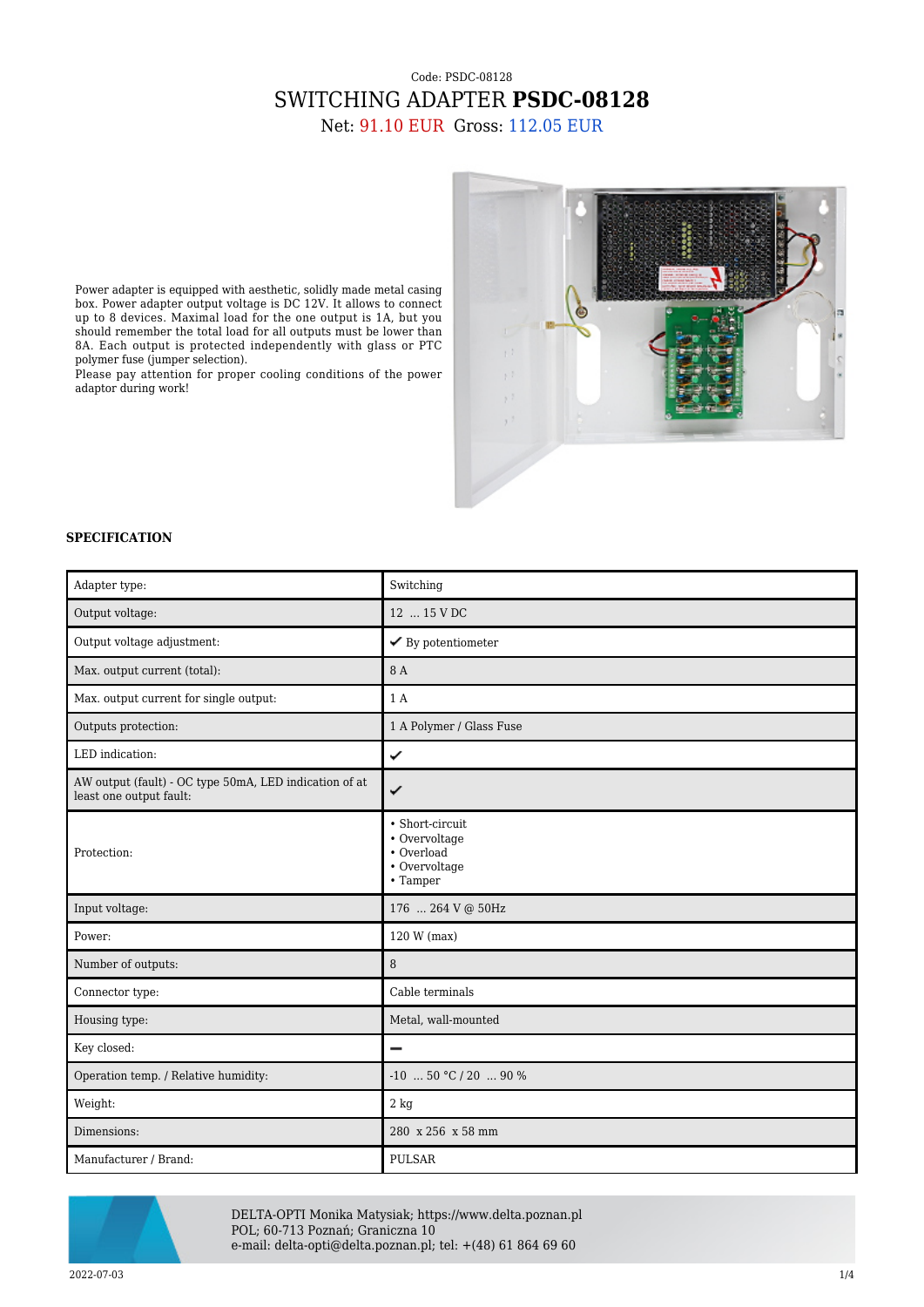## **PRESENTATION**

Front view:







DELTA-OPTI Monika Matysiak; https://www.delta.poznan.pl POL; 60-713 Poznań; Graniczna 10 e-mail: delta-opti@delta.poznan.pl; tel: +(48) 61 864 69 60

2022-07-03 2/4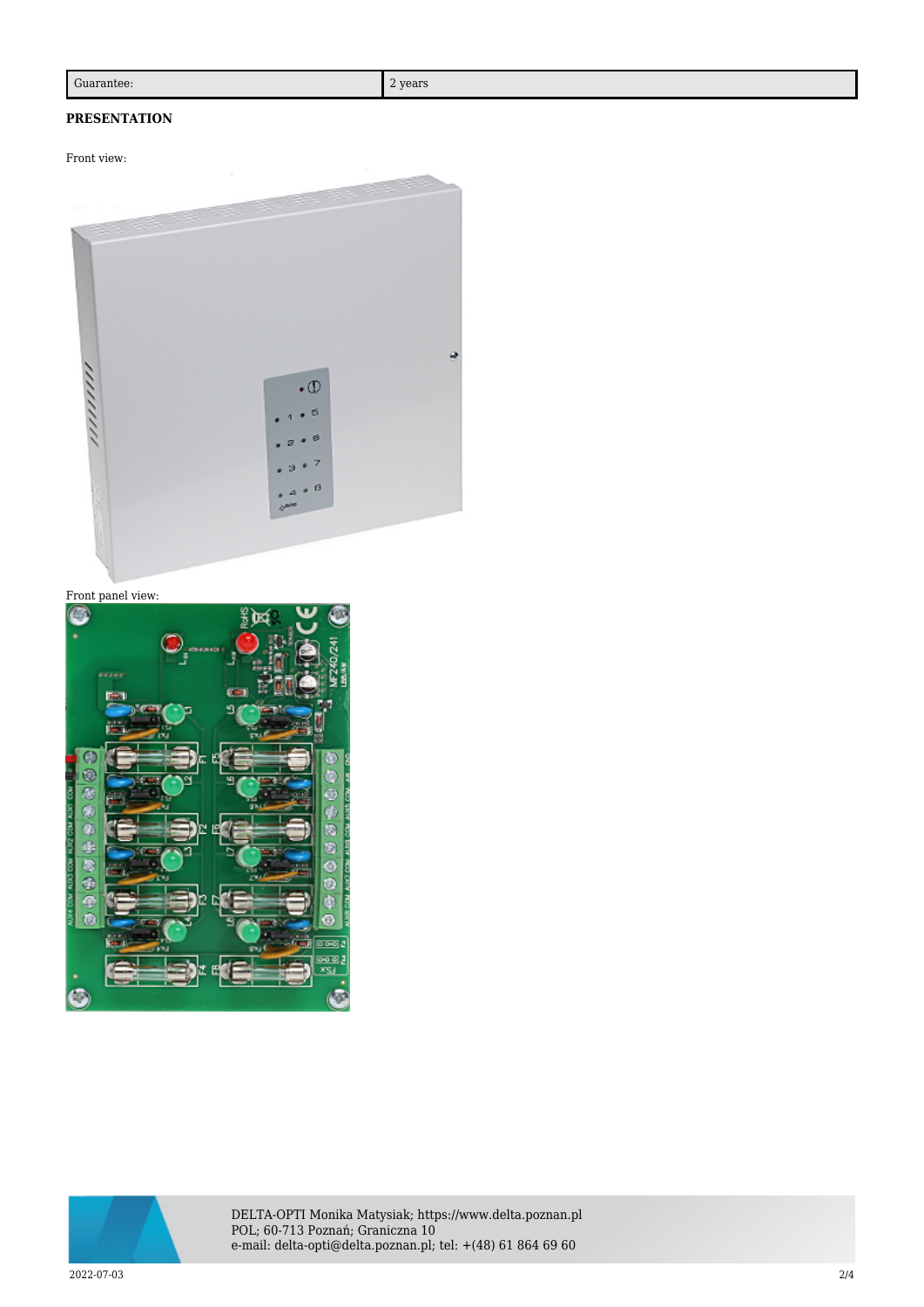

 $[1111111]$  $\int d\mathbf{r} \, d\mathbf{r} \, d\mathbf{r} \, d\mathbf{r} \, d\mathbf{r} \, d\mathbf{r} \, d\mathbf{r} \, d\mathbf{r} \, d\mathbf{r} \, d\mathbf{r} \, d\mathbf{r} \, d\mathbf{r} \, d\mathbf{r} \, d\mathbf{r} \, d\mathbf{r} \, d\mathbf{r} \, d\mathbf{r} \, d\mathbf{r} \, d\mathbf{r} \, d\mathbf{r} \, d\mathbf{r} \, d\mathbf{r} \, d\mathbf{r} \, d\mathbf{r} \, d\$ 



Rear view:



In the kit:



DELTA-OPTI Monika Matysiak; https://www.delta.poznan.pl POL; 60-713 Poznań; Graniczna 10 e-mail: delta-opti@delta.poznan.pl; tel: +(48) 61 864 69 60

2022-07-03 3/4